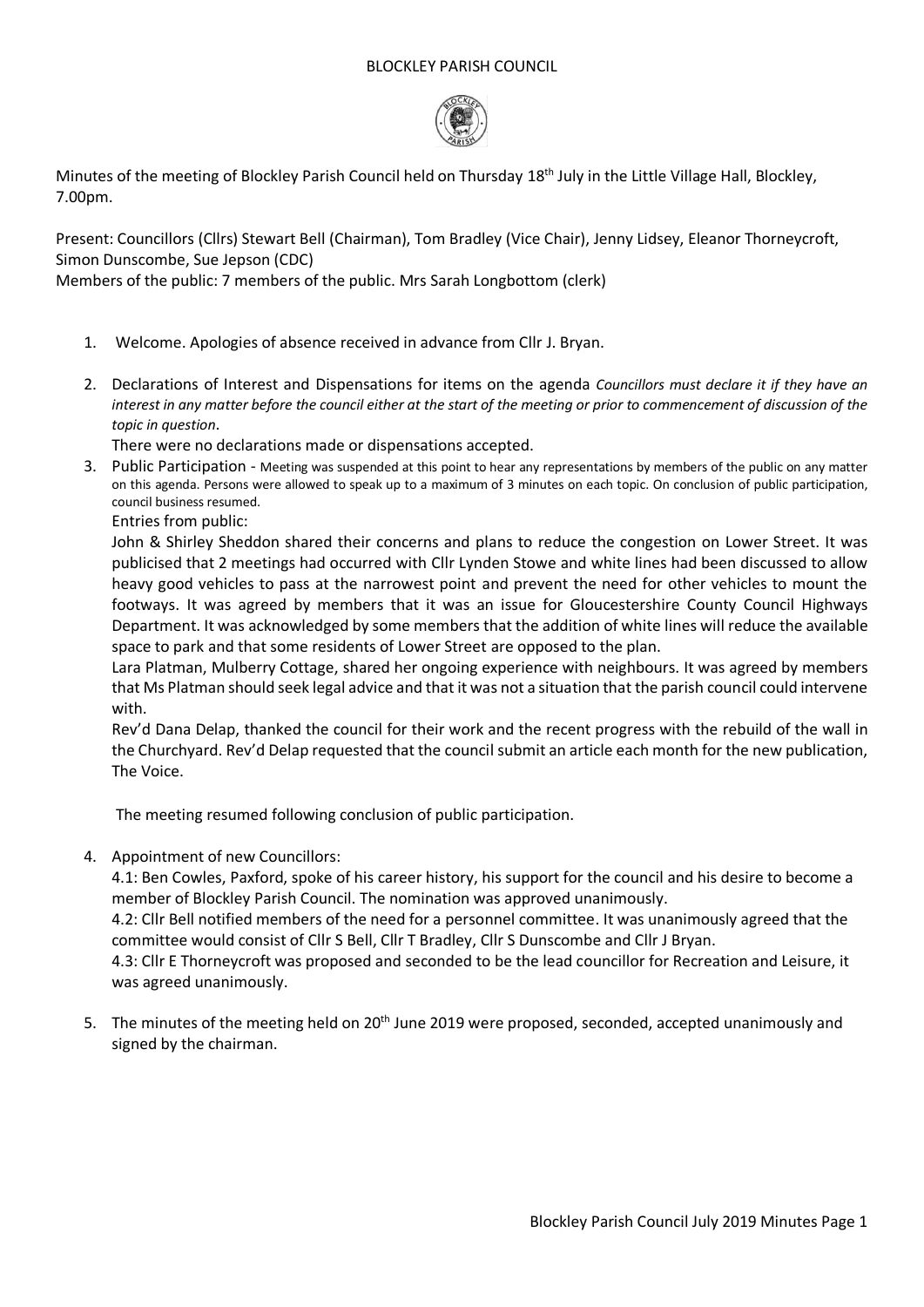## 6. Matters arising:

| <b>Item</b> | Action (responsibility) 20 <sup>th</sup> June 2019                                 | <b>Status</b>  |
|-------------|------------------------------------------------------------------------------------|----------------|
| 190620:5.2  | Follow-up the cemetery wall repair with stonemason Martin Brace (Clerk)            | Complete       |
|             | Newly fitted handrail for the Churchill Close steps, reported as wobbly, Clerk to  | Complete       |
| 190620:5.3  | follow up (Clerk)                                                                  |                |
| 190620:5.4  | Tour of the parish for new councillors to be organised (Cllr Bell)                 | Ongoing        |
| 190620:10   | The Clerk is to familiarise herself further and update the website (Clerk)         | <b>Ongoing</b> |
|             | Make enguiries as to whether the owner of The Elms is in agreement for 'no         | Complete       |
| 190620:13   | parking' signs to be fixed to his wall adjacent to the bottom of Greenway Road     |                |
|             | (Clerk)                                                                            |                |
| 190620:15.1 | Researching the outsourcing of payroll/pensions versus software purchase           | Complete       |
|             | (Clerk)                                                                            |                |
|             | Research further into the possibility of renewing the slabs with engravings at the | Ongoing        |
| 190620:15.2 | War Memorial (Cllr Bell)                                                           |                |
| 190620:16   | Explore the possibility of resurrecting Speed Watch (Cllr Lidsey)                  | Ongoing        |

- 7. County and District Councillors' reports: Cotswold District Councillor had nothing specific to report but advised the new members and the clerk about the opportunity for a community grant and supplied the application form.
- 8. Finance:
	- 8.1 Finance Report: Consideration of monthly financial report (previously circulated). The reports were received and duly noted. Cllr T Bradley updated members that a 20% increase in the donation from the BBC for location usage for the filming of Father Brown has been agreed.
	- 8.2 Review of Expenditure & BACS Payments for June 21<sup>st</sup> to July 16<sup>th</sup> 2019. The report was circulated to members in the meeting. See Appendix 1.

## 9. St Georges Hall (SGH):

Margaret Bryan (Chair of the SGH Management Committee) was invited to inform councillors of the arrangement between BPC and SGH. A document providing the historical background was provided by Mrs M.Bryan. It declared that BPC are the custodian trustee and that the hall committee have opted for charitable status. It was said that the conveyance provided for SGH to be managed by a management committee comprising of representatives from the associations which use the hall and three members of BPC. Mrs M. Bryan concluded with the current situation with Blockley Primary School. In 2011 and at the request of the SGH management committee, BPC had negotiated a new lease between SGH and Gloucestershire County Council (on behalf of Blockley C of E Primary School, the school which used the hall). In 2013 the school became an Academy and the lease was assigned from GCC to the academy.

The review provided many questions from councillors to ascertain clarity. BPC declared that they have only seen the original contract with the school which is with BPC. A councillor queried the composition of the management committee as no members are currently councillors. A councillor queried the status of the hall and expressed their belief that BPC are sole trustees. The Chair of BPC proposed that legal advice was needed to establish clarification on the responsibilities of BPC. It was acknowledged that a large number of children use the hall each weekday and that it is paramount that BPC obtain legal advice with urgency.

9.1 Review of lease: Postponed until further depth of knowledge has been acquired

9.2 Suggestions of ATM Safety & Environment: It was agreed that BPC would send the inspection report that BPC commissioned to Mrs M.Bryan in order to share the most recently health and safety issues.

10. Planning: The current list of planning applications was circulated. There were no objections. Cllr B Cowles was nominated for the position of lead councillor of planning. The motion was seconded and agreed unanimously. Cllr Cowles and the clerk arranged to meet to ensure that democratic processes are followed with all applications. Cllr S Jepson requested to be informed if the council make any comments on planning applications.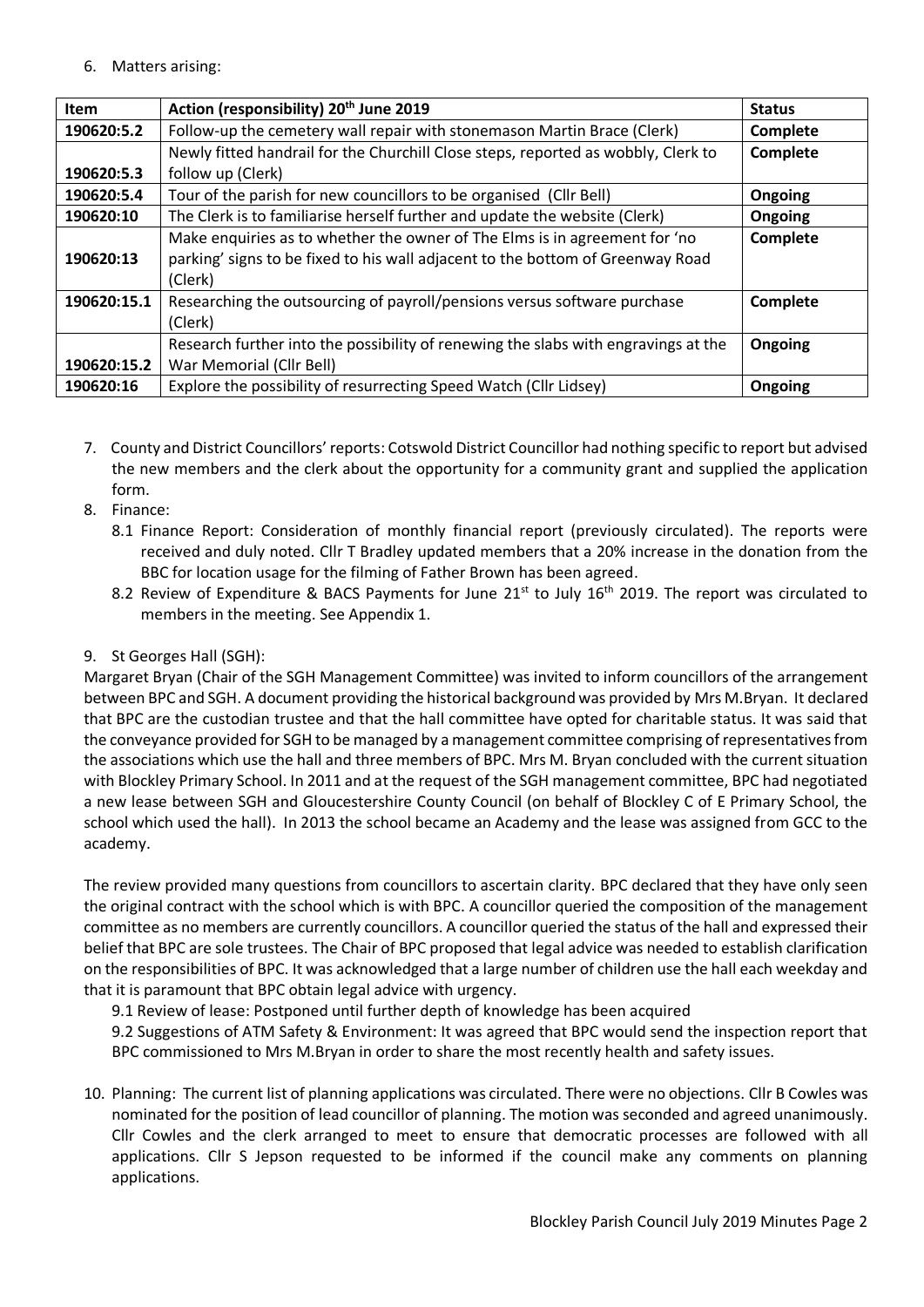- 11. Road congestion Lower Street: The councillors recognised opposing opinions of residents and agreed to allow the Highways Department to make informed and professional conclusions.
- 12. Broadband update Cllr S. Dunscombe updated the council on a meeting that he had attended discussing Draycott and Northwick Park's lack of provision by Gigaclear. Cllr S. Dunscombe was optimistic that another provider would be connecting the service in the Autumn.
- 13. Burials/Cemetery update: The clerk has previously circulated the parish wide tree report conducted by B. J. Unwin Forestry Consultant. It was noted that no work is required with urgency. The clerk will review the budget and obtain quotations for recommended work.
- 14. Play areas: Cllr E. Thorneycroft shared that she has met with suppliers and is compiling options for member to consider for upgrading the play areas in the parish. It was noted that a condition of the Section 106 was that the funds would be put towards upgrading play areas. Cllr E. Thorneycroft advised that the toddler unit in Draycott was too unsafe to be in use and was a priority for a replacement unit. Further information is to be gathered by Cllr E. Thorneycroft.
- 15. Youth: Monthly CMAS report was circulated ahead of the meeting by Cllr J. Lidsey.
- 16. Community Grant application: The clerk advised that the closing date is October for the community grant but that after hearing about the community project funds from Cllr S. Jepson earlier in the meeting, that would be the first route for additional funds.
- 17. Additional seasonal hedge cutting & tree pruning: The clerk has received quotes for cutting the hedges around the play areas in Aston Magna and Paxford and the trimming of basal epicormics on the Lime trees in Churchill Close. Councillors agreed unanimously that the work needs to be approved.
- 18. Purchase of BPC lawn mower for the maintenance manager: agreed unanimously.
- 19. Interactive Parish map for website Grass cutting, graveyard: councillors recognised the benefits of an interactive map and Cllr S. Bell and the clerk are to pursue it further.
- 20. Clerk's update and correspondence:

20.1 As agreed by email a health and safety assessment was commissioned by the council to ATM Safety & Environment, cost £500.

20.2 The Little Village Hall, Blockley are seeking an approval letter from the parish council to grant permission for those using the hall to park on the land. Councillors agreed nothing is to be formalised.

20.3 Notification given by architect that church wall repairs will start 19th August, pre-meeting between all parties is being arranged by the clerk

20.4 Payroll to be outsourced to Caroline Scobie

20.5 Cllr J. Bryan has created a notice listing all councillors and ways to contact the council to be displayed on all five noticeboards

The Maintenance Manager has taken on additional grass maintenance in Draycott and Paxford since a local resident can no longer facilitate the workload.

20.6 A correspondence report was circulated during the meeting.

- 21. Any other business For information only (no decisions made in this part of the meeting). None.
- 22. Date of Next Meeting: 7pm on Thursday 19th September 2019 Paxford Village Hall **The meeting closed at 9:00pm**

**Signed by the Chairman………………………………………………………. Date……………………………………………..**

**Print of Chairman………………………………………………………………………………………………………………………..**